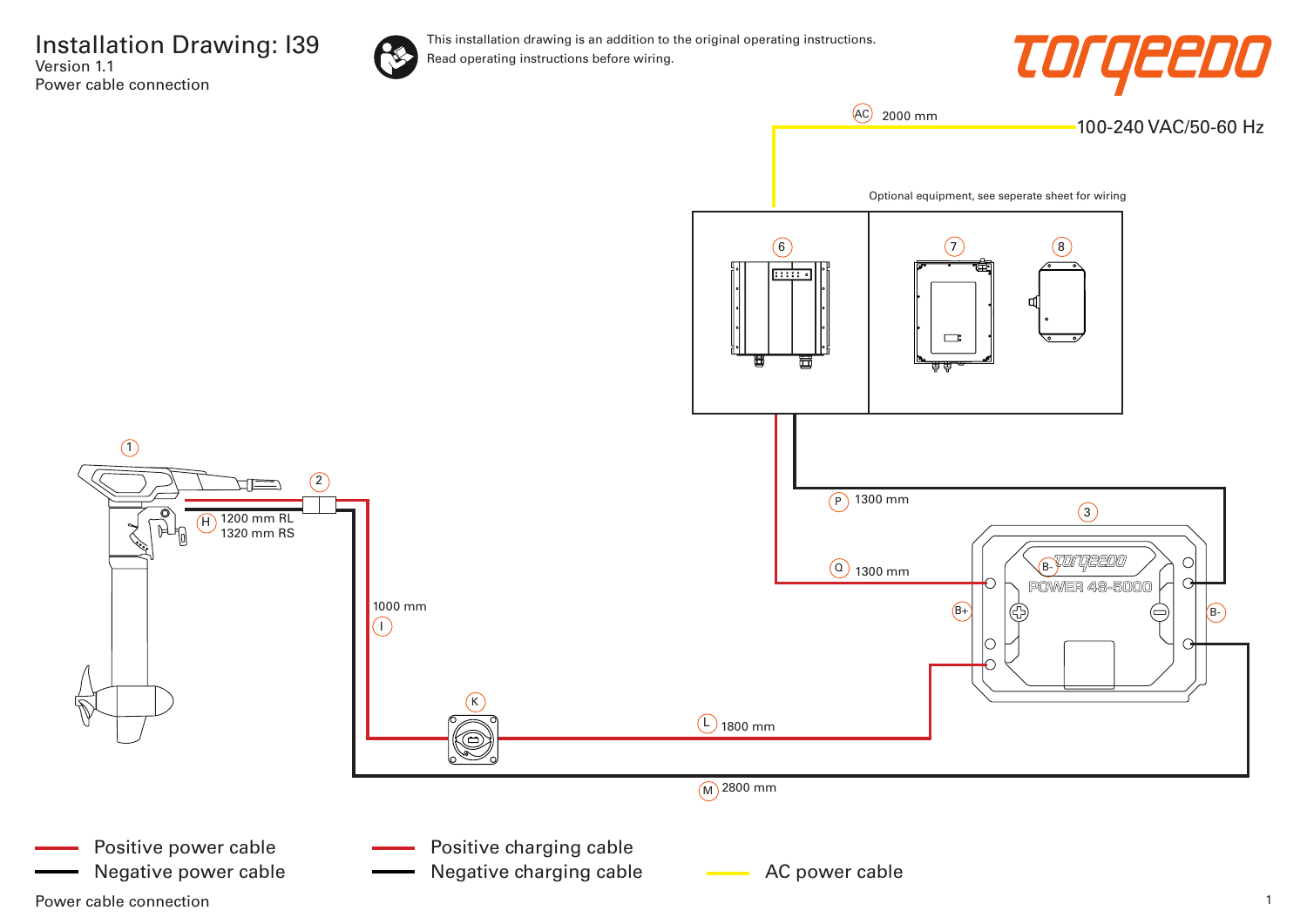Installation Drawing: I39 Version 1.1 System ground connection



This installation drawing is an addition to the original operating instructions. Read operating instructions before wiring.





## Use for boats with common point for grounding



System ground connection 2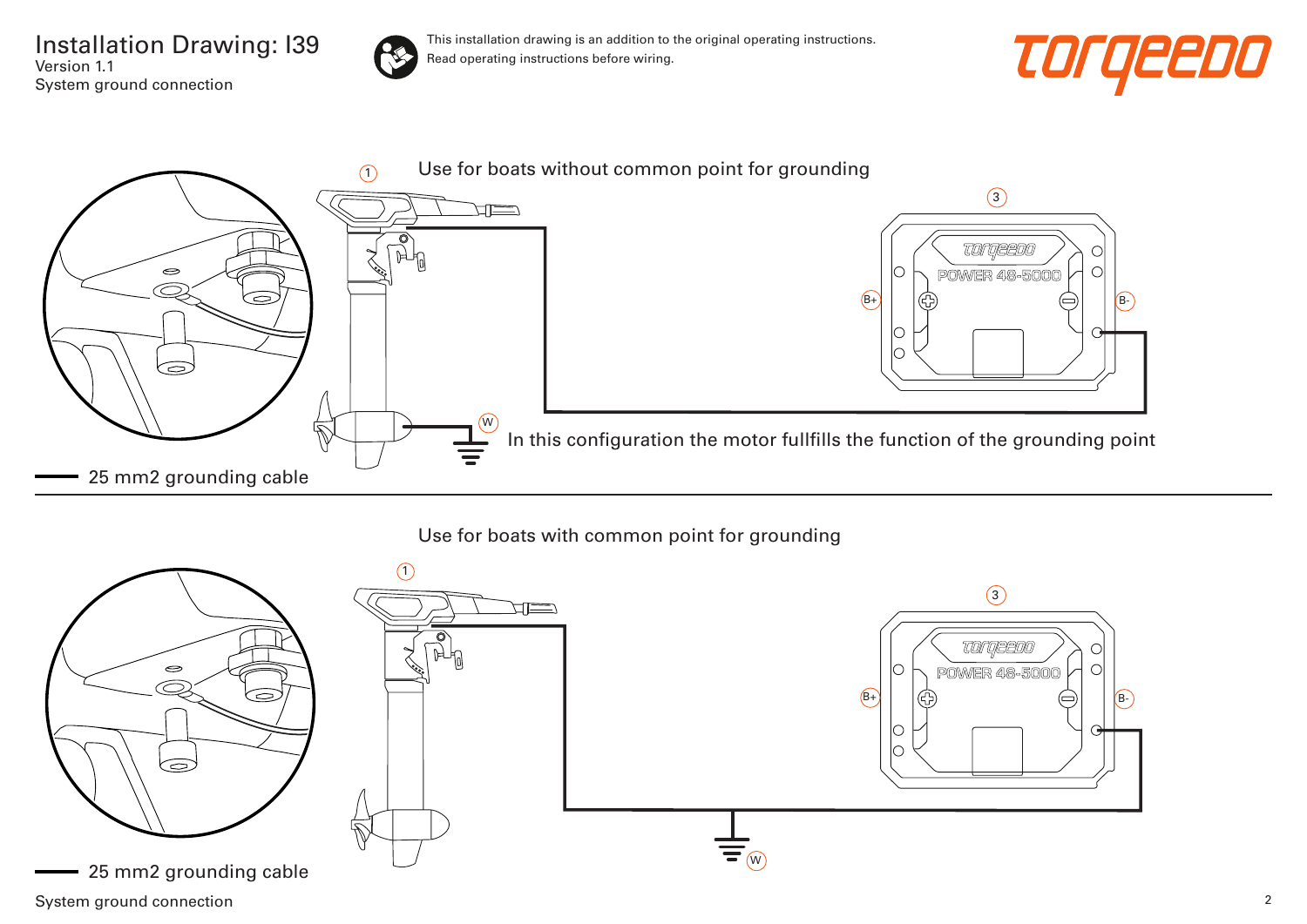Installation Drawing: I39 Version 1.1 System ground connection



This installation drawing is an addition to the original operating instructions. Read operating instructions before wiring.





In case the charger is permanently installed in the boat, the charger housing or its AC PE and battery minus pole must be connected to the common grounding point. The AC connection requires specialist knowledge and may only be carried out by qualified personnel. If necessary, have the planning and installation carried out by a specialist.

**NOTE!** To charge the batteries in the boat, a land connection in the boat with galvanic isolator or isolation transformer is required according to applicable national requirements (e.g. DIN EN ISO 13297, ABYC E-11).

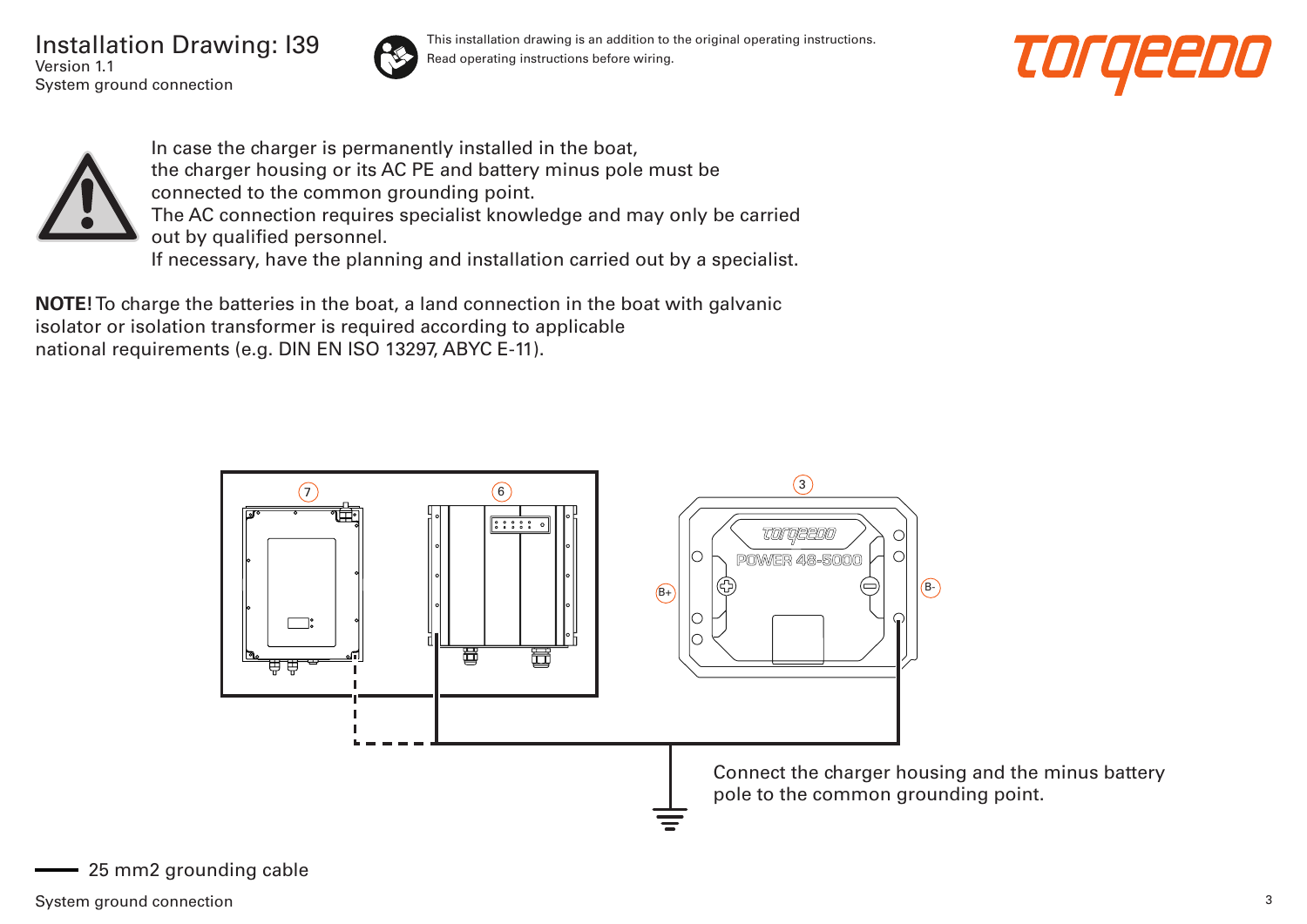

This installation drawing is an addition to the original operating instructions. Read operating instructions before wiring.



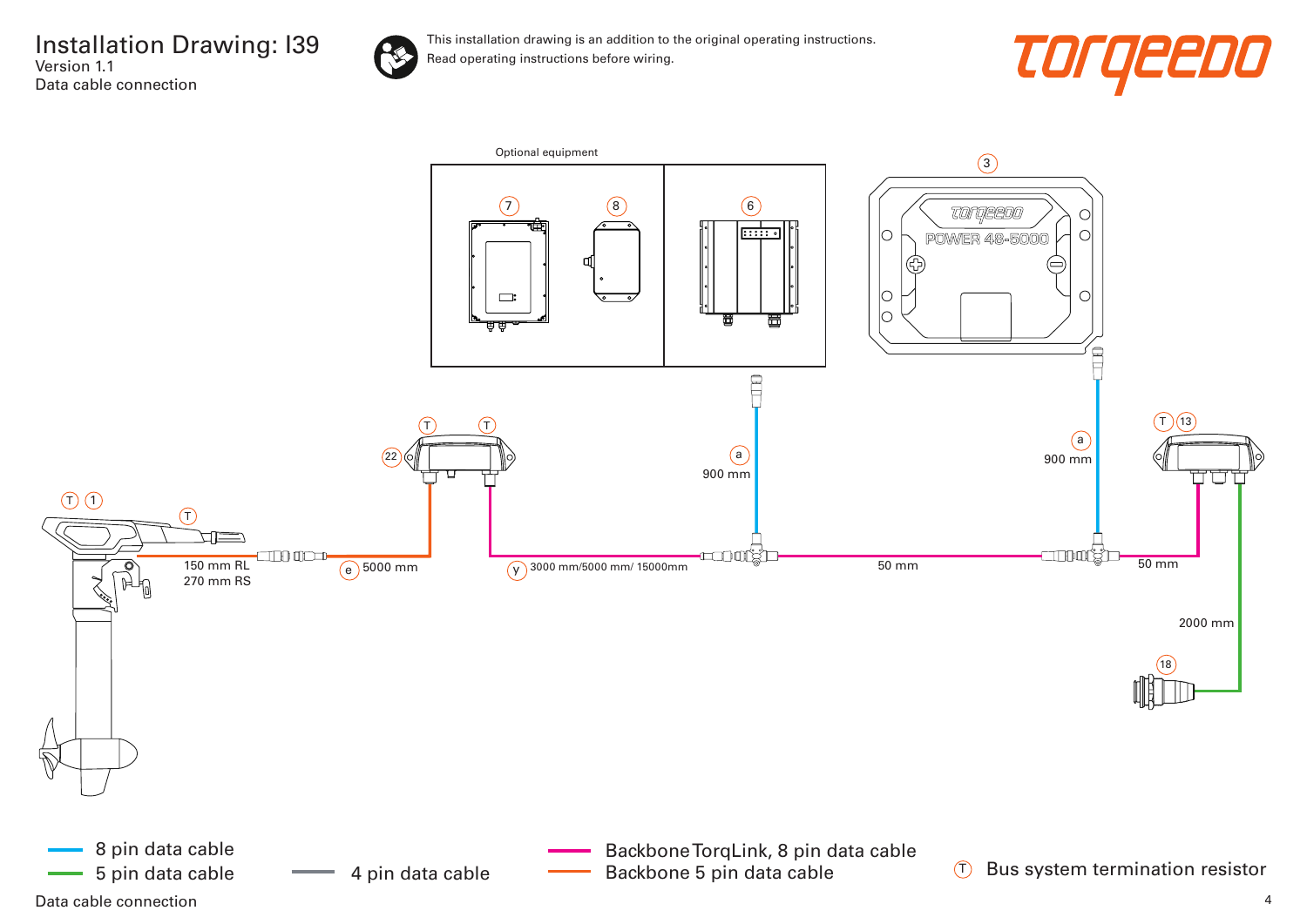## Installation Drawing: I39 Version 1.1 Bill of material/Legend/Information



This installation drawing is an addition to the original operating instructions. Read operating instructions before wiring.



| Pos.                 | Item number        | Name                                             | Remarks                                                                                                                 |
|----------------------|--------------------|--------------------------------------------------|-------------------------------------------------------------------------------------------------------------------------|
| $\mathbf{1}$         | 1266-00<br>1267-00 | Cruise 6.0T                                      |                                                                                                                         |
| H, I, K,<br>L, M     |                    | Cable set with battery switch                    | See picture for cable length                                                                                            |
| $\overline{2}$       |                    | Power connector                                  | max. 175 A                                                                                                              |
| e                    |                    | Backbone cable 5-pin                             | 5000 mm                                                                                                                 |
|                      |                    |                                                  |                                                                                                                         |
| 3                    | 2104-00            | Power 48-5000                                    | Select TorqLink-Battery in throttle menu!                                                                               |
| a                    |                    | T-Cable 8-pin                                    | 900 mm/50 mm,<br>Do not extend!                                                                                         |
| not illus-<br>trated |                    | + Battery pole adapter<br>- Battery pole adapter | Not needed for your configuration                                                                                       |
|                      |                    |                                                  |                                                                                                                         |
| W                    |                    | System ground                                    | min. 25 mm2, not included                                                                                               |
|                      |                    |                                                  |                                                                                                                         |
| 6                    | 2213-00            | Charger Power 48                                 | 650 W, for AC charging while running use Fast<br>charger Power 48 2212-00;<br>Not compatible with solar charger 2218-00 |
| P                    |                    | + DC charge cable                                | 1300 mm; Do not extend!                                                                                                 |
| Q                    |                    | - DC charge cable                                | 1300 mm; Do not extend!                                                                                                 |
| $B+$                 |                    | + Battery pole                                   | 7.5 Nm                                                                                                                  |
| $B -$                |                    | - Battery pole                                   | 7,5 Nm                                                                                                                  |
| <b>AC</b>            |                    | AC power cable                                   | 2000 mm                                                                                                                 |
| a                    |                    | T-Cable 8-pin                                    | 900 mm/50 mm,<br>Do not extend!                                                                                         |
|                      |                    |                                                  |                                                                                                                         |
|                      | 2217-00            | TorgLink gateway set                             |                                                                                                                         |
| 22                   | 000-00858          | Gateway                                          |                                                                                                                         |

| 22           | 000-00858                   | Gateway                                    |                          |
|--------------|-----------------------------|--------------------------------------------|--------------------------|
| $\cup$       |                             | Gateway Power cable                        | 1700 mm                  |
| f            |                             | Adapter T-Cable 5-pin                      | $200 \text{ mm}$         |
| $\mathbf{e}$ |                             | Backbone cable 5-pin                       | 5000 mm                  |
| 13           | 000-00876                   | <b>TorgLink Terminator</b>                 | Bus termination resistor |
| 18           |                             | On/Off switch with cable                   | 2000 mm                  |
|              |                             |                                            |                          |
| y            | 1956-00/1957-00/<br>1981-00 | Extension backbone TorgLink<br>cable 8-pin | 3000 mm/5000 mm/ 15000mm |

| Pos.           | Item number        | Name                                         | Remarks                                                                                                           |
|----------------|--------------------|----------------------------------------------|-------------------------------------------------------------------------------------------------------------------|
|                | Optional equipment |                                              |                                                                                                                   |
|                |                    |                                              |                                                                                                                   |
| $\overline{7}$ | 2212-00            | Fast charger Power 48                        | 2900W                                                                                                             |
| P              |                    | + DC charge cable                            | 2400 mm; Do not extend!                                                                                           |
| $\Omega$       |                    | - DC charge cable                            | 2400 mm; Do not extend!                                                                                           |
| $B+$           |                    | + Battery pole                               | 7,5 Nm                                                                                                            |
| $B -$          |                    | - Battery pole                               | 7,5 Nm                                                                                                            |
| <b>AC</b>      |                    | AC power cable                               | 1000 mm                                                                                                           |
| a              |                    | T-Cable 8-pin                                | 900 mm/50 mm,<br>Do not extend!                                                                                   |
|                |                    |                                              |                                                                                                                   |
| 8              | 2218-00            | Solar charge controller for<br>Power 48-5000 | For TorqLink system only!<br>Only as stand alone charger or in combination<br>with 2212-00 Fast charger Power 48! |
| P              |                    | + Charge cable                               | 1500 mm                                                                                                           |
| $\Omega$       |                    | - Charge cable                               | 1500 mm                                                                                                           |
| $\mathsf{R}$   |                    | + Input solar cable                          | 150 mm                                                                                                            |
| S              |                    | - Input solar cable                          | 150 mm                                                                                                            |
| a              |                    | T-Cable 8-pin                                | 900 mm/50 mm,<br>Do not extend!                                                                                   |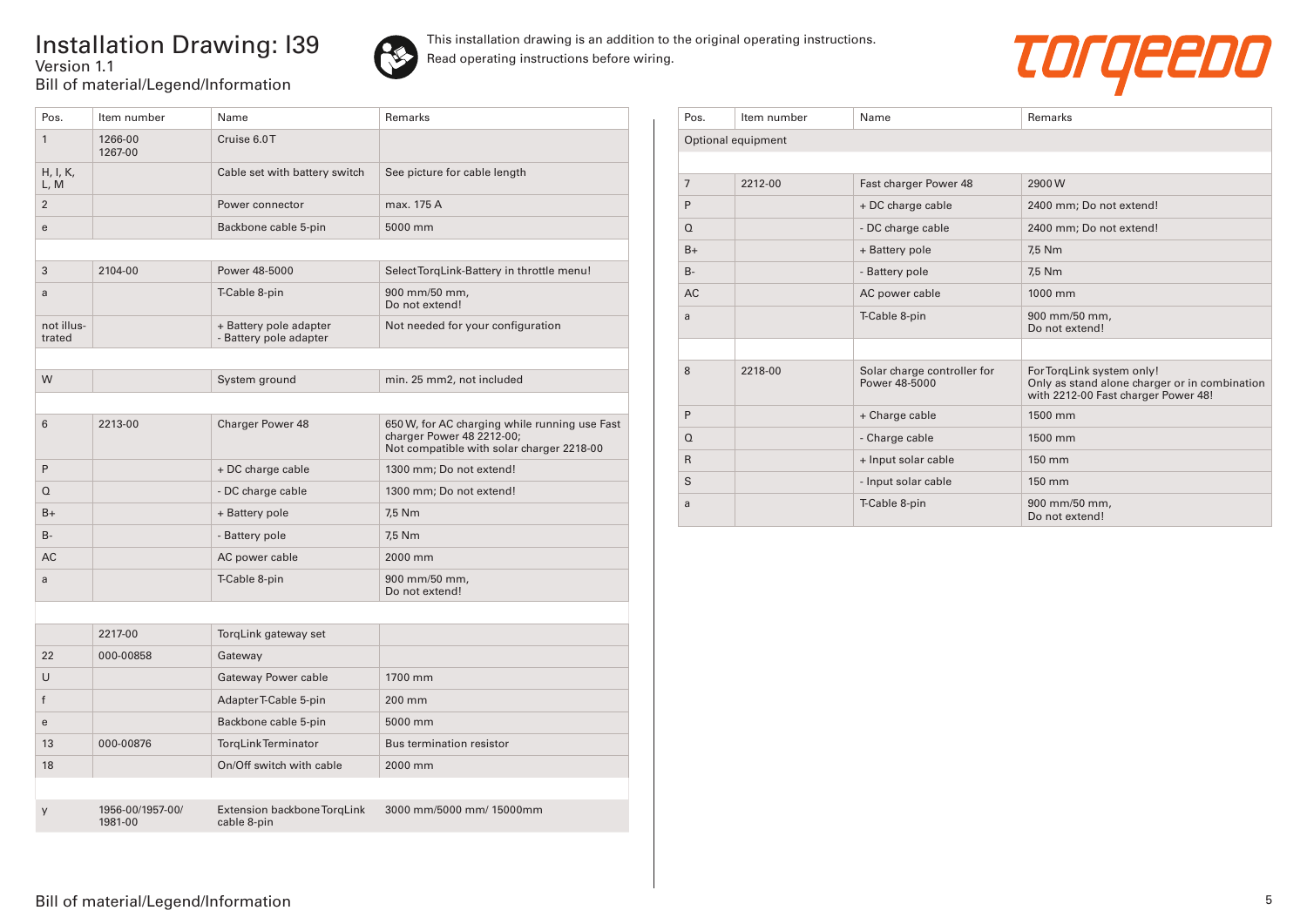

This installation drawing is an addition to the original operating instructions.

Read operating instructions before wiring.



Connect the cruise motor and terminator to each end of the backbone.

The TorqLink bus system requires a terminator (terminating resistor) at both ends of the backbone in order to function correctly.

One of the terminators is located in the "Terminator Single", "Terminator Twin", "Throttle 1918-00", "Throttle 1976-00" , the other is built into the cruise motor. Therefore, when installing, make sure that the components "Terminator" and "Cruise motor" are each connected to one end of the backbone. The connection position of the remaining components on the backbone can be freely selected.

Keep the following points in mind when planning:

- An earthing point is required for your Torqeedo system. Take into account the connection and the cables required for this in your planning. The required cable cross-sections can be found in the section Tools, equipment and material.
- First determine and plan the installation positions of all components.
- Measure the required length of the TorqLink backbone.<br>• Measure the lengths of all required stub lines (cable co
- Measure the lengths of all required stub lines (cable connection between component and TorqLink backbone).
- When planning, please note that TorqLink drop cables must not be extended. If necessary, plan the TorqLink backbone so that the components can be connected through the TorqLink drop cable without an extension. If necessary, extend the TorqLink backbone to connect a component that is far away; you can find corresponding extensions in our accessories catalogue.
- Cables must be fixed every 400 mm, plan attachment material. In places where fastening is not possible, a scuff guard must be fitted.
- Openly laid cables (e.g. inflatable boat) must be protected with chafing protection, plan sufficient material.
- When planning, please note not to bundle power cables with data or antenna cables (e.g. radios) for other loads.
- Observe the minimum bending radius of the cables when planning.
- If a second earthed onboard power system is available, ensure that both systems use a common earthing point.
- Live parts must be fitted or installed with protection against accidental contact; the necessary installation space must be taken into account during the planning stage.
- Always connect batteries as the last component to the system to avoid short circuits and voltage peaks.
- Do not extend drop cables, extend backbone if necessary.
- Protect plugs and contacts against contamination before installing them.
- Do not pull at the cables.
- Do not twist cables.
- Do not install cables in permanently wet areas such as bilges.
- Install cables free of chafing and not around sharp edges, if necessary, attach chafing protection.<br>• Maintain bending limits
- Maintain bending limits.
- Install plug connections free of tension and load.

Observe the minimum bending radius when laying all cables:



| Torgeedo data cable  | 8 x diameter                                 |
|----------------------|----------------------------------------------|
| Torgeedo power cable | 8 x diameter                                 |
| Farth cable          | see cable manufacturer's specifica-<br>tions |
| Other power cables   | see cable manufacturer's specifica-<br>tions |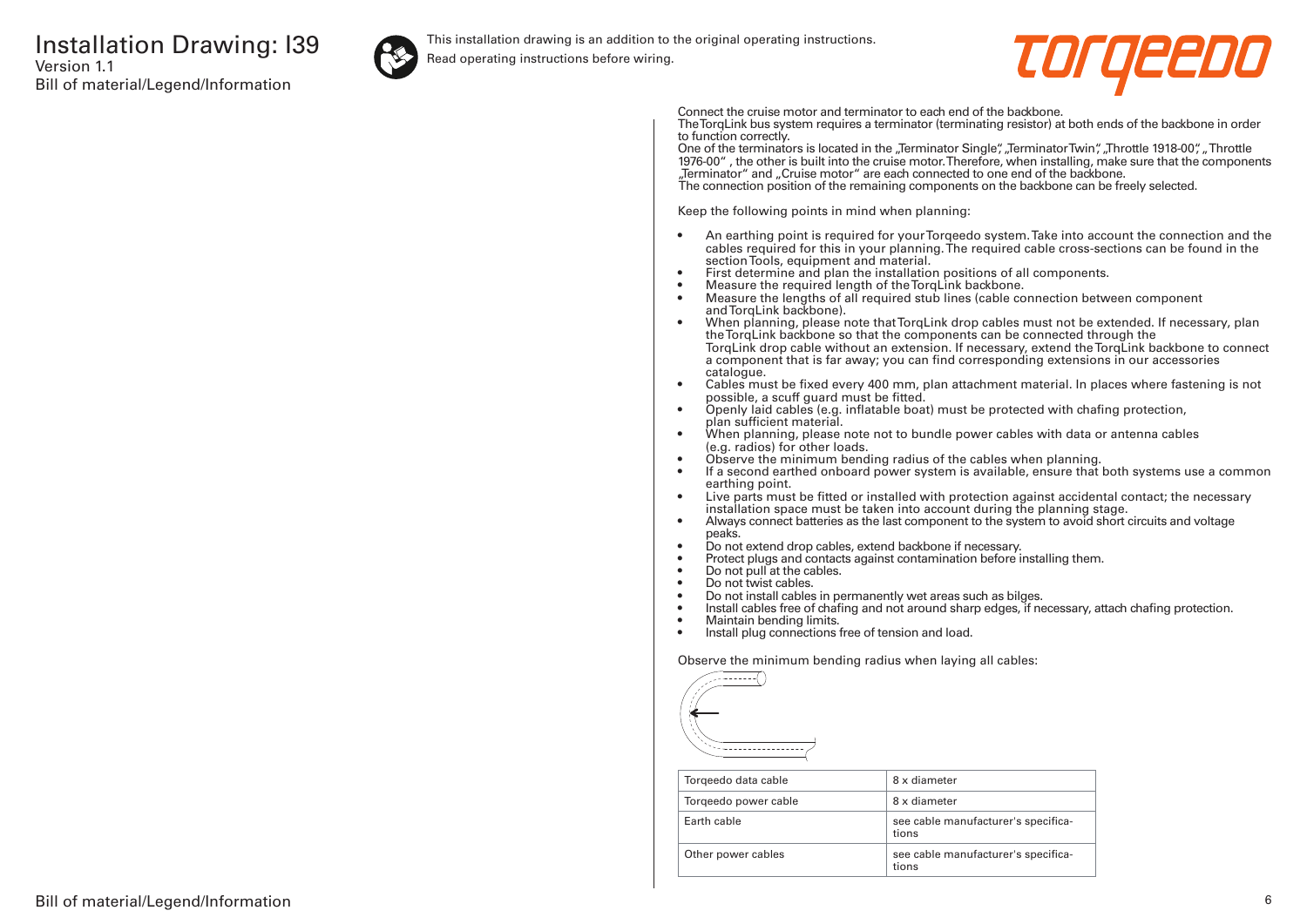Installation Drawing: I39 Version 1.1 Power cable connection



This installation drawing is an addition to the original operating instructions. Read operating instructions before wiring.





Power cable connection  $\overline{7}$